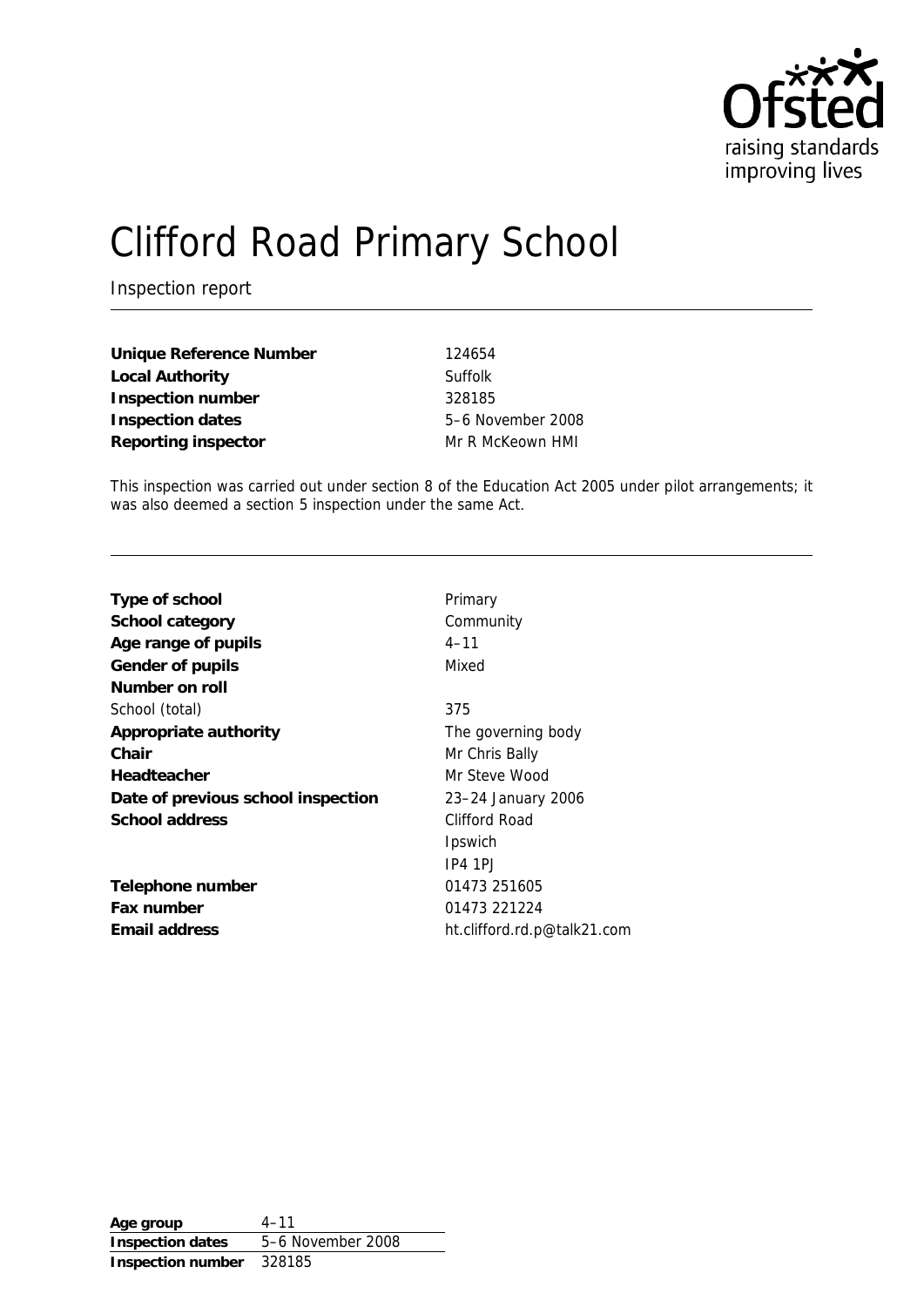© Crown copyright 2009

#### Website: www.ofsted.gov.uk

This document may be reproduced in whole or in part for non-commercial educational purposes, provided that the information quoted is reproduced without adaptation and the source and date of publication are stated.

Further copies of this report are obtainable from the school. Under the Education Act 2005, the school must provide a copy of this report free of charge to certain categories of people. A charge not exceeding the full cost of reproduction may be made for any other copies supplied.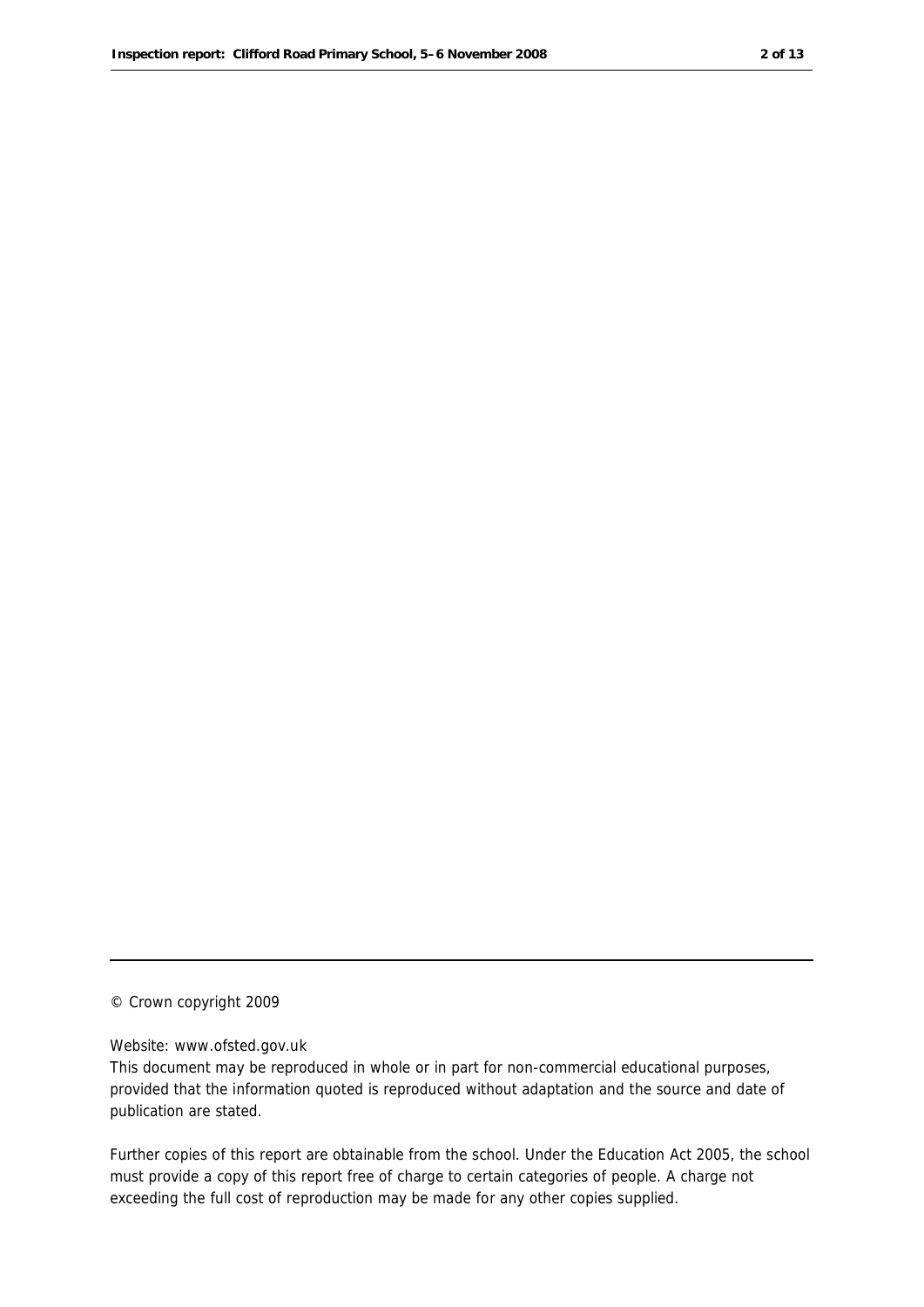### **Introduction**

This pilot inspection was carried out by one of Her Majesty's Inspectors and one Additional Inspector. The inspectors visited 14 lessons and held meetings with governors, staff and groups of pupils. They observed the school's work and looked at a wide selection of documents including plans, reports and records. The inspection team also took account of the 62 parents' questionnaires that were returned and the 21 questionnaires returned from staff.

The inspection team reviewed many aspects of the school's work. It looked in detail at the following:

- how well teaching matches pupils' learning needs
- the attainment and achievement of pupils with learning difficulties and how well their support is managed
- issues from the last inspection, in particular, communication with parents and the role played by governors in evaluating the performance of the school.

#### **Information about the school**

Clifford Road is situated in the heart of the local community and is surrounded by terraced housing. Most pupils live within walking distance. There is an increasing number of pupils joining the school with little or no spoken English. Early Years Foundation Stage (EYFS) provision is located in the Nursery, which children start part time, and the Reception class, which they join in the term in which they are five. Several classes are currently being taught by temporary teachers. An independently run breakfast and after school 'crash club' operate in the school building each day. A new headteacher was appointed in April 2008.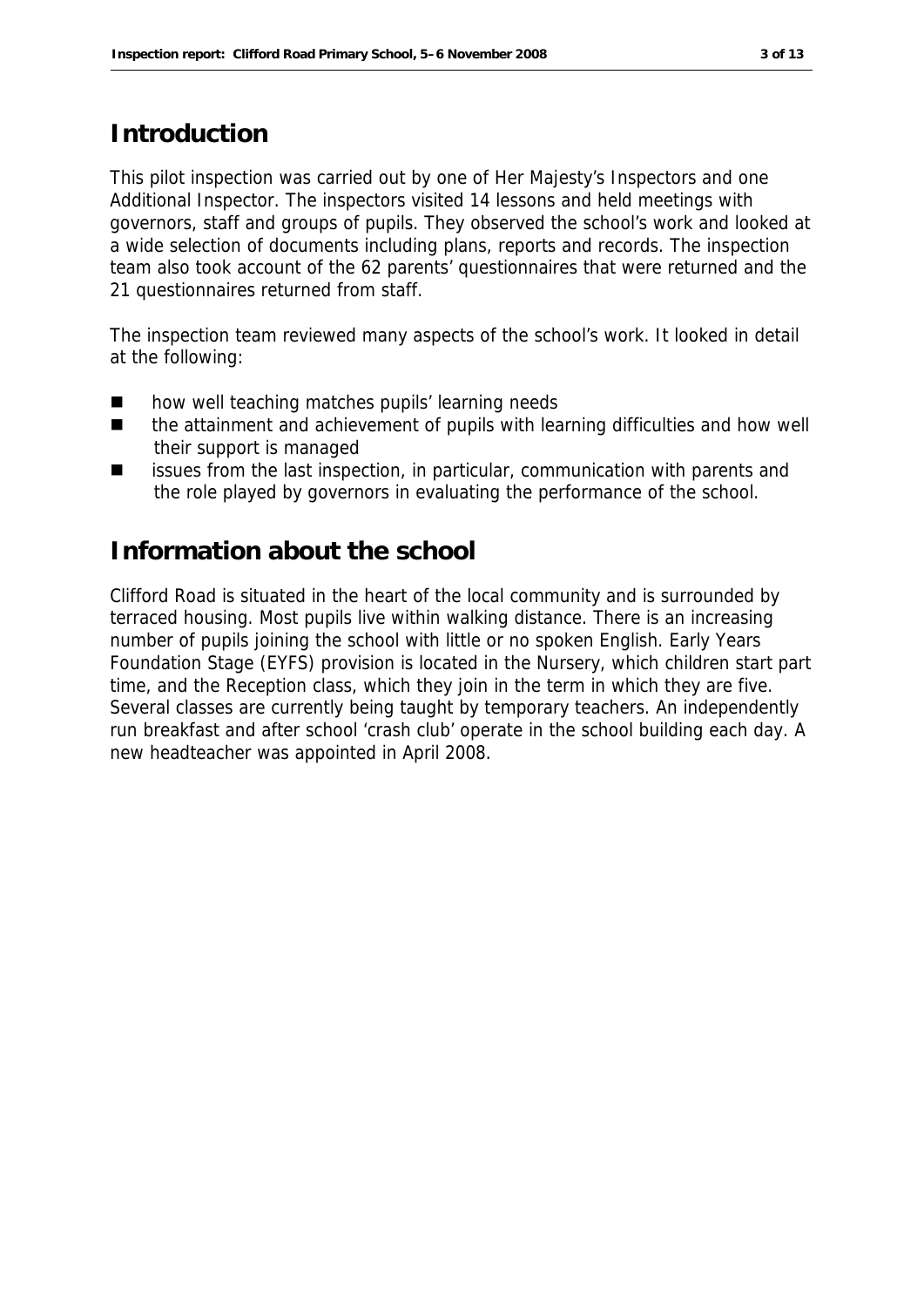# **Further information about the school**

|                                     | School's | School's figures |
|-------------------------------------|----------|------------------|
|                                     | figures  | compared with    |
|                                     |          | other schools    |
| School size                         | 375      | Above average    |
| Free school meals                   | 11%      | Below average    |
| Proportions of pupils with learning | 9%       | Below average    |
| difficulties and/or disabilities    |          |                  |
| Proportion of pupils from minority  | 20%      | Average          |
| ethnic groups                       |          |                  |
| Proportion of pupils who speak      | 13%      | Average          |
| English as an additional language   |          |                  |
| Proportion of pupils with a         | 1%       | Average          |
| statement of special educational    |          |                  |
| needs                               |          |                  |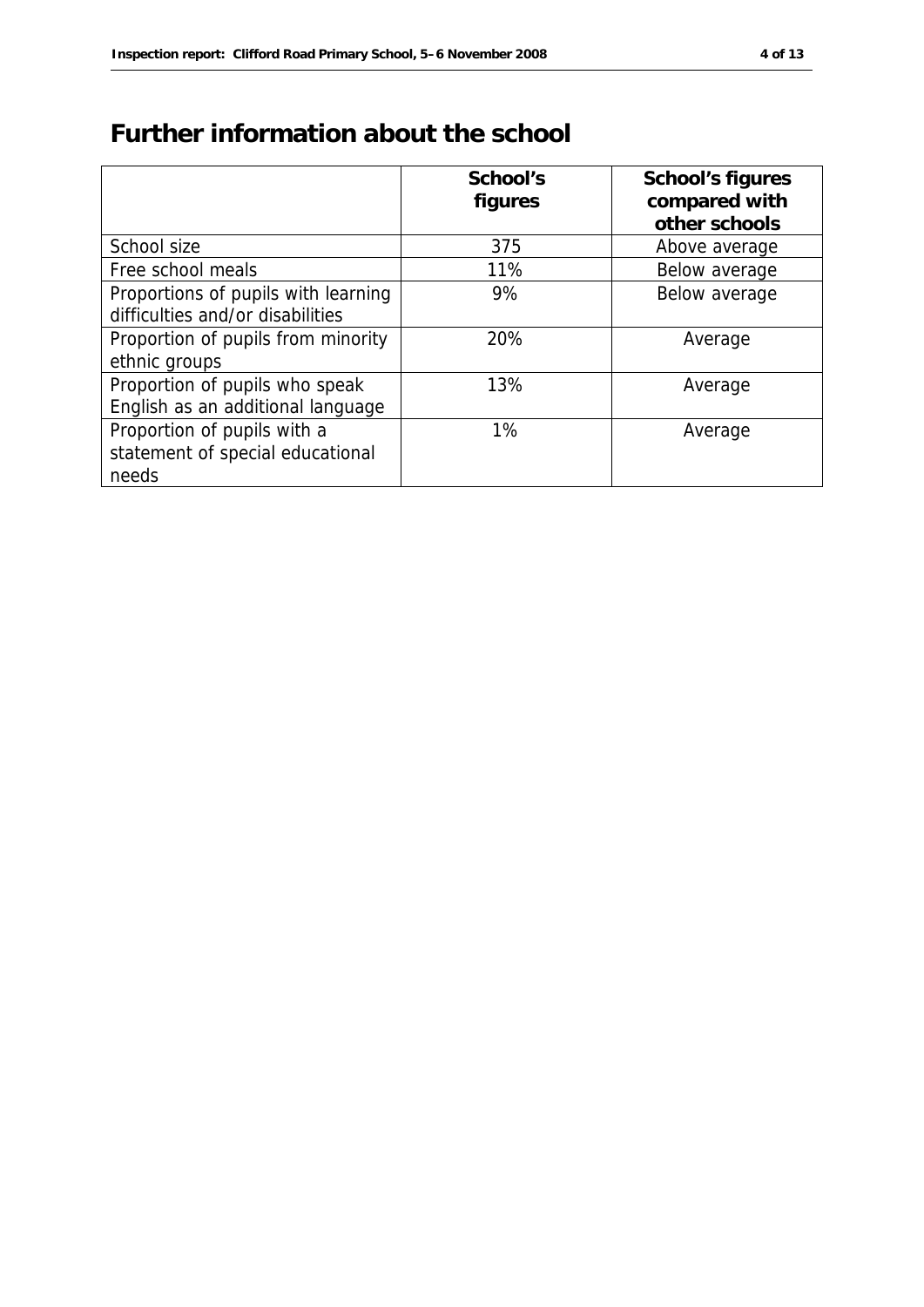# **Inspection judgements**

**Grades: 1 is outstanding, 2 is good, 3 is satisfactory, and 4 is inadequate**

#### **Overall effectiveness 3**

#### **Capacity for sustained improvement 2**

## **Main findings**

Clifford Road Primary School is improving steadily and pupils enjoy coming to learn here. Currently, its overall effectiveness is satisfactory, although several aspects of its work have improved since the last inspection and are now good. The new headteacher, senior leaders and governors are working well together to take the school forward purposefully, demonstrating a good capacity to improve. This is reflected in the strong working partnership between the headteacher and deputy headteacher. Support for pupils' personal development, care and guidance are strong and the school provides particularly well for pupils from other countries or who need to learn to speak English. Securing more consistency in the quality of teaching and learning and improving the achievement of pupils with learning difficulties are its key priorities.

#### **What does the school need to do to improve further?**

- Improve the attainment and achievement of pupils with learning difficulties and/or disabilities by:
	- identifying their needs earlier and more precisely
	- planning and providing regular and high quality support to enable them to make good progress
	- monitoring and evaluating the outcomes of the support they receive and adjusting provision accordingly.
- Improve the consistency and quality of teaching and learning by ensuring all teachers:
	- plan work that is precisely matched to the learning needs of all pupils to enable them to make good progress
	- involve pupils in assessing their own learning and in looking for ways to improve their work
	- use their assessments to inform future planning.
- Improve outdoor provision for children in the EYFS so that they are able to extend their learning and enjoy good quality experiences outdoors.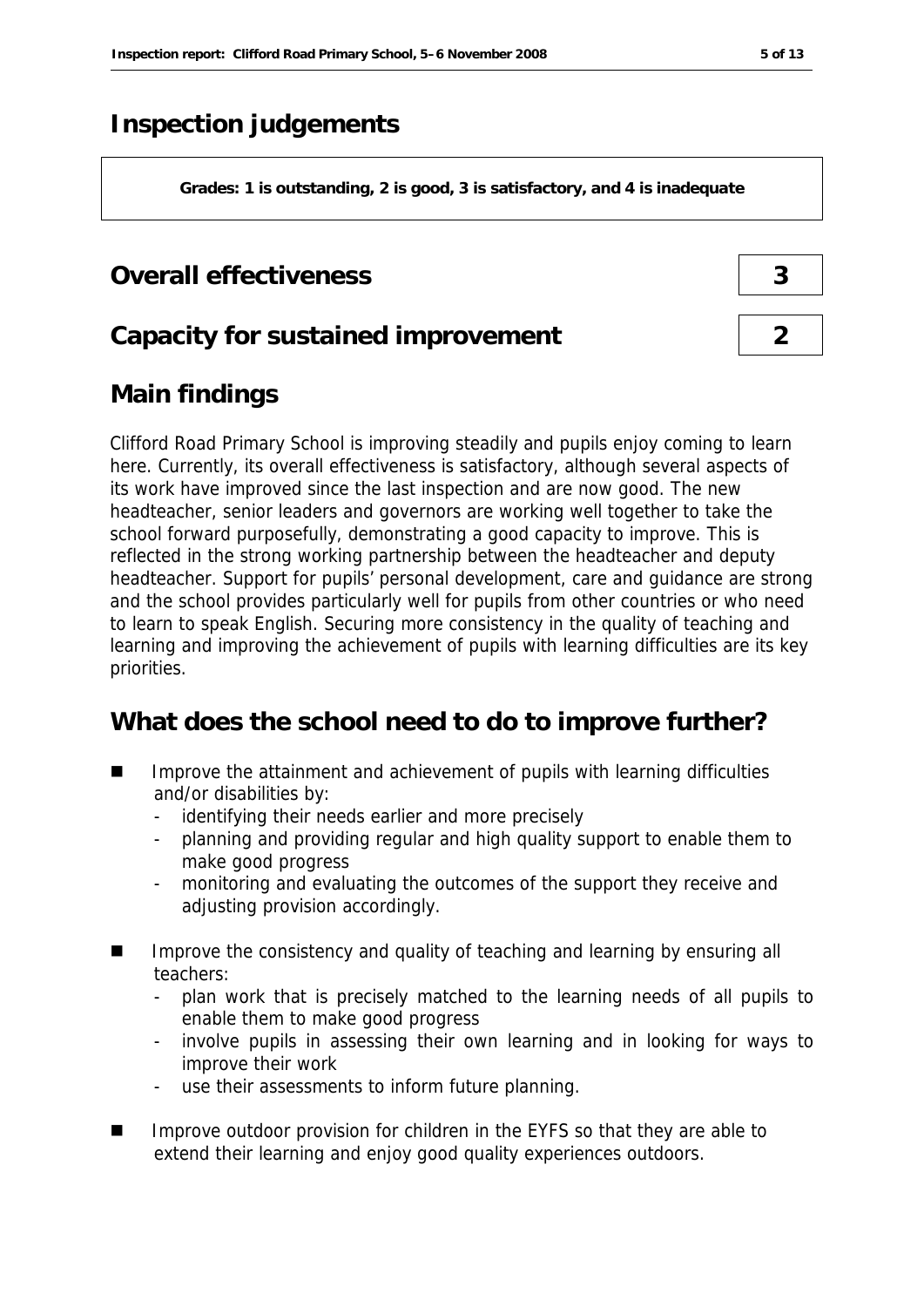### **How well does the school meet the needs of individuals and different groups of pupils? <sup>3</sup>**

Pupils' attainment at the end of Key Stage 2 is average and their overall achievement is satisfactory. Children start school with skills and aptitudes that match the expected level for their age and leave the school with standards that are broadly average. The unvalidated national test results for pupils at the end of Year 6 in 2008 were an improvement on 2007 and pupils met their targets. Pupils make satisfactory progress overall but in some classes where the teaching is good or outstanding, their progress is better. Pupils who start school with little or no spoken English make good progress and achieve well; this is because the support they receive is very good. In contrast, the school acknowledges that pupils with learning difficulties have underachieved and their progress has not been good enough.

Pupils feel safe at Clifford Road and know staff will deal with any problems they may have. Behaviour in lessons and around the school is good. Support staff say that playground behaviour is much better because pupils have purposeful activities to enjoy at lunchtime. The headteacher has started an extreme sports club for some pupils with more challenging behaviour; this is very popular with those involved and helps boost their personal development.

Pupils appreciate the importance of being healthy and learn about eating a balanced diet and taking regular exercise; the school runs daily 'activate' sessions and has good provision for swimming. There are suitable opportunities for pupils to take responsibility and put forward their views through the re-launched school council. Pupils raise money for charitable causes and make harvest collections for members of the local community. Attendance has improved since the last inspection and is good, reflecting pupils' enjoyment of school.

Pupils respond well to the good provision for their spiritual, moral, social and cultural education. Many take part in the sport and cultural opportunities the school provides, such as football coaching sessions. Pupils get on well together, show due consideration for each other's feelings and beliefs and help new children to settle in well. Assemblies and personal, social, and health education lessons help pupils to learn about managing their own behaviour and to reflect on the different lives of people in their local community.

| How well do pupils achieve and enjoy their learning?                                                    |  |
|---------------------------------------------------------------------------------------------------------|--|
| The quality of pupils' learning and their progress                                                      |  |
| The quality of learning for pupils with learning difficulties and/or disabilities and<br>their progress |  |
| Pupils' attainment <sup>1</sup>                                                                         |  |
| To what extent do pupils feel safe?                                                                     |  |

These are the grades for pupils' outcomes

-

<sup>1</sup> Grades for attainment are: 1 is high; 2 is above average; 3 is broadly average; 4 is low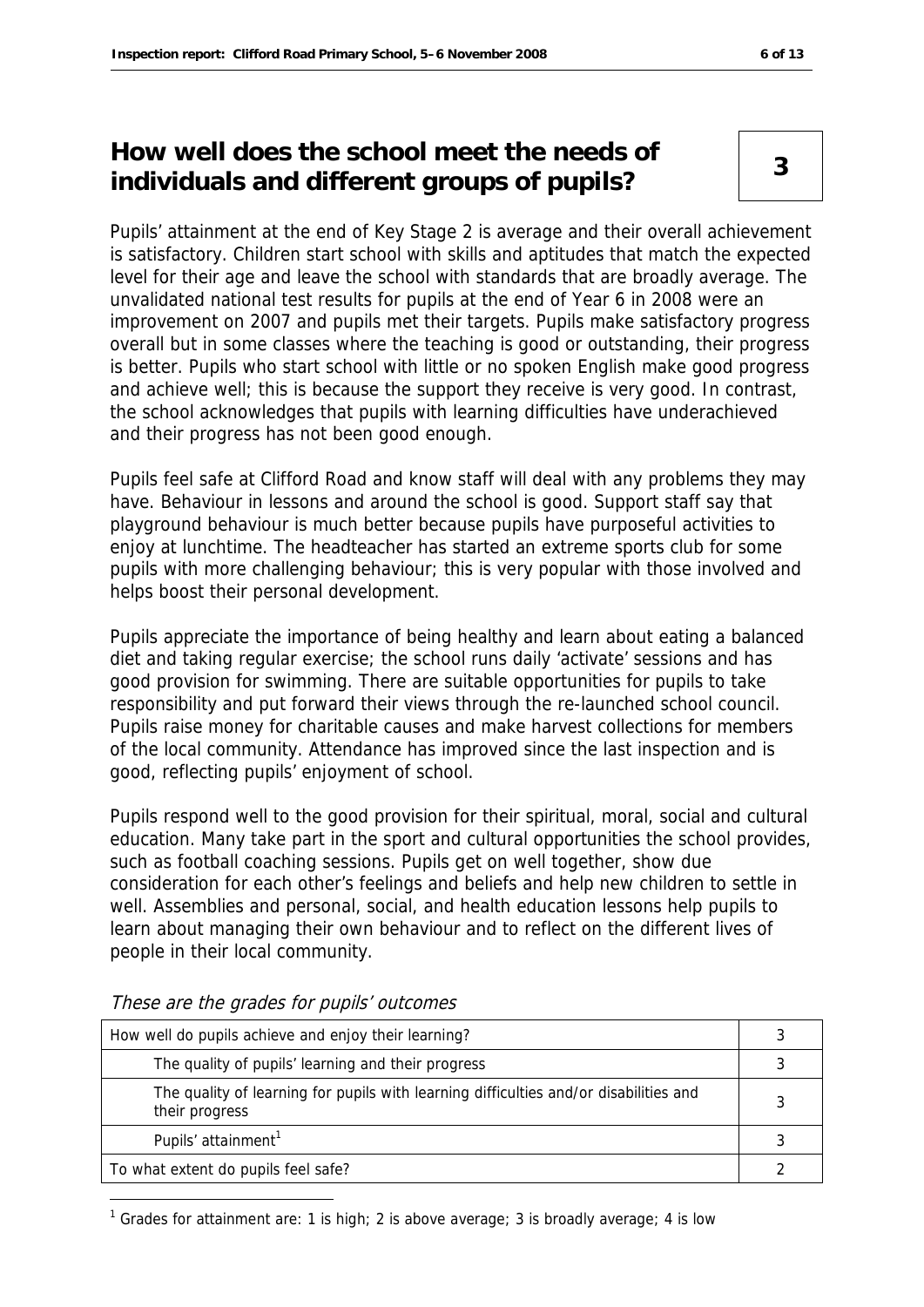| How well do pupils behave?                                                                                         |  |
|--------------------------------------------------------------------------------------------------------------------|--|
| To what extent do pupils adopt healthy lifestyles?                                                                 |  |
| To what extent do pupils contribute to the school and wider community?                                             |  |
| How well do pupils develop workplace and other skills that will contribute to their future<br>economic well-being? |  |
| Pupils' attendance and punctuality                                                                                 |  |
| What is the extent of pupils' spiritual, moral, social and cultural development?                                   |  |

### **The quality of the school's work**

Teaching and learning are satisfactory. About half the lessons observed during the inspection were either good or outstanding, the remainder were satisfactory. Inconsistency in the quality of teaching and learning is affecting pupils' overall achievement. The school acknowledges that teaching and learning could be improved. The main improvements required in lessons which are simply satisfactory are:

- matching planning more precisely to pupils' abilities and learning needs
- involving pupils more in assessing their own responses to enable them to appreciate what they have learned and to see how to improve
- using assessments to inform the planning of subsequent lessons.

Pupils' progress is tracked systematically and there is a good system in place for setting targets for pupils which are shared and reviewed with parents. However, too little emphasis has been placed on keeping a close check on the progress and achievement of pupils who have learning difficulties.

The school provides a satisfactory curriculum with more flexibility introduced in timetables this year, although the impact of the change has yet to be evaluated. An interesting humanities project has begun with another local primary school to introduce more creativity into the curriculum. A good range of enrichment activities are organised for pupils at lunchtime and after school and these are well attended. The school has an underground museum which contains an amazing array of Second World War memorabilia which pupils use when studying history. The support, guidance and care of pupils are good. Staff and pupils are especially good at welcoming and supporting new entrants, some of whom are recent arrivals to this country. Regular checks are kept on pupils' attendance and behaviour and the school's learning mentor gives helpful support for individuals who need personal guidance. All safeguarding procedures meet requirements.

| High quality teaching and purposeful learning                                                                                             |   |
|-------------------------------------------------------------------------------------------------------------------------------------------|---|
| Effective assessment and academic guidance                                                                                                |   |
| An appropriate curriculum which meets pupils' needs, including, where relevant, provision<br>through partnership with other organisations | 2 |
| Support, guidance and care                                                                                                                |   |

These are the grades for the quality of provision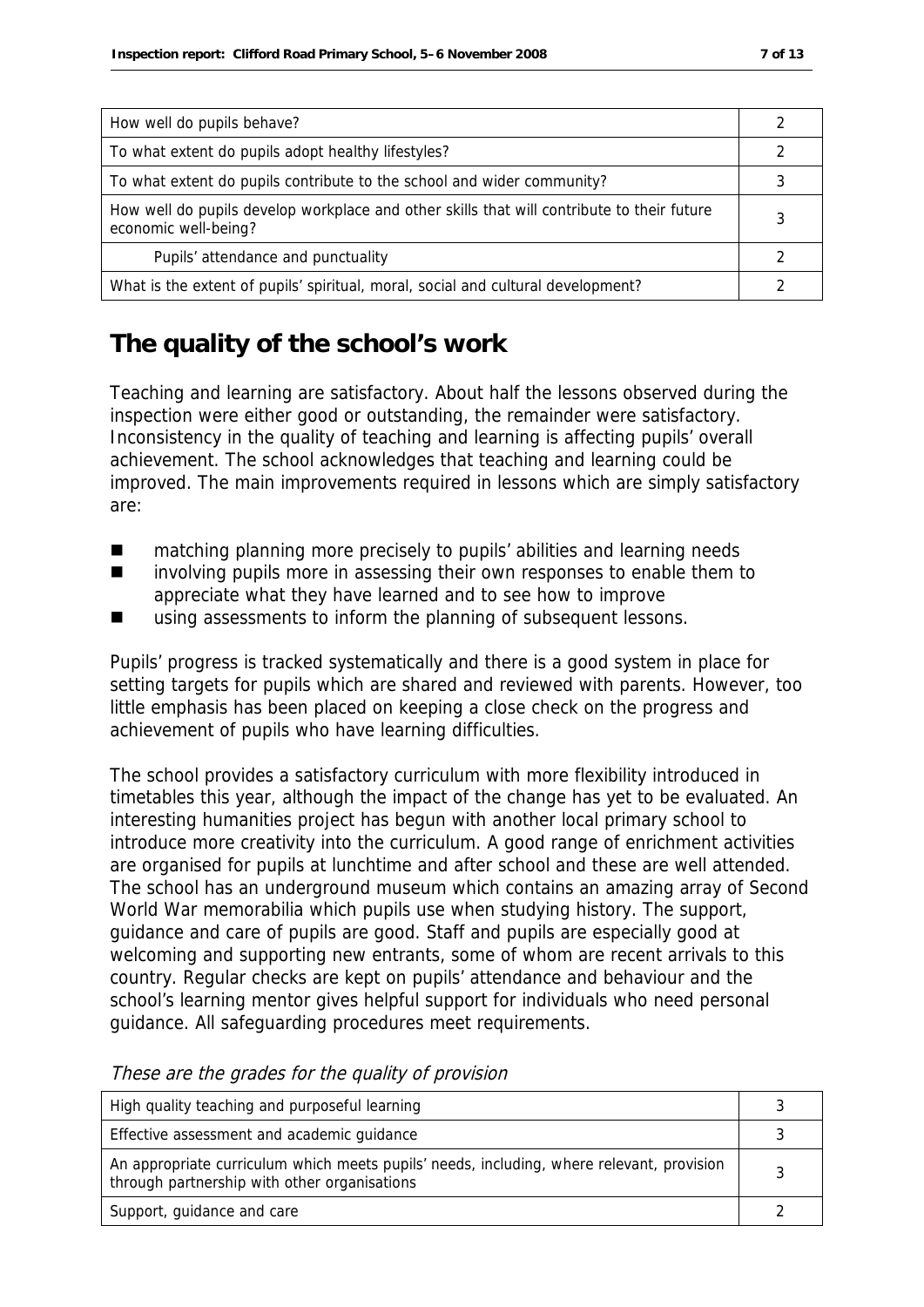#### **How effective are leadership and management?**

Leadership and management have been strengthened recently. There is a much stronger emphasis now on giving members of the school community a say in how the school can be improved. Almost all staff who returned their inspection questionnaire were positive about working at Clifford Road and felt their contributions were valued. Parents, governors and pupils have contributed their views to the process of drawing up a clearly focussed three year development plan. Leaders acknowledge that more detail is required in the plan to show how and when the impact of the actions taken to bring about improvements will be measured. A number of key leaders make effective contributions. For example, through the tracking of pupils' progress and in reports from subject leaders that provide suitable evidence from which the school can evaluate its performance. In contrast, the management of the identification and support for those pupils who have learning difficulties has been weak in the past and is undergoing reorganisation to make it more effective. Community cohesion is promoted well and this has a positive impact on pupils' understanding of difference and diversity. The well informed and perceptively led governing body is determined to make Clifford Road a successful school. The setting up of a performance and attainment committee following the last inspection has strengthened governors' role in calling the school to account. Recently, governors have increased the contact and communication they have with parents, pupils and staff to enable them to know more about the views of the school community. Governors and key leaders are making a concerted effort to enhance provision and improve outcomes for pupils. Together they demonstrate good capacity to improve.

| Monitoring, evaluating and planning for improvement to outcomes for pupils                                                                                       | 3 |
|------------------------------------------------------------------------------------------------------------------------------------------------------------------|---|
| Promoting equality of opportunity and tackling discrimination                                                                                                    | 2 |
| Ensuring that safeguarding procedures are effective                                                                                                              | 3 |
| Ensuring that the governing body provides effective challenge and support so that<br>weaknesses are tackled decisively and statutory responsibilities are met    |   |
| Promoting the school's relationship with parents and carers, including their involvement in<br>decision-making about matters relating to learning and well-being | 2 |
| Developing partnerships with other providers, organisations and services                                                                                         | 3 |
| Ensuring the school contributes to community cohesion                                                                                                            | 2 |
| Deploying resources to achieve value for money                                                                                                                   | 3 |

These are the grades for leadership and management

#### **Early Years Foundation Stage**

Provision in the EYFS is satisfactory. When children start school their attainment is as expected for their age. They make sound progress in the Nursery and Reception classes, so that by the end of the EYFS many have reached the learning goals set for them. Some younger children who have less time in Reception have tended not to do as well. The school has realised this and is providing extra support in the EYFS classes to help accelerate progress. Children are cared for well. They settle quickly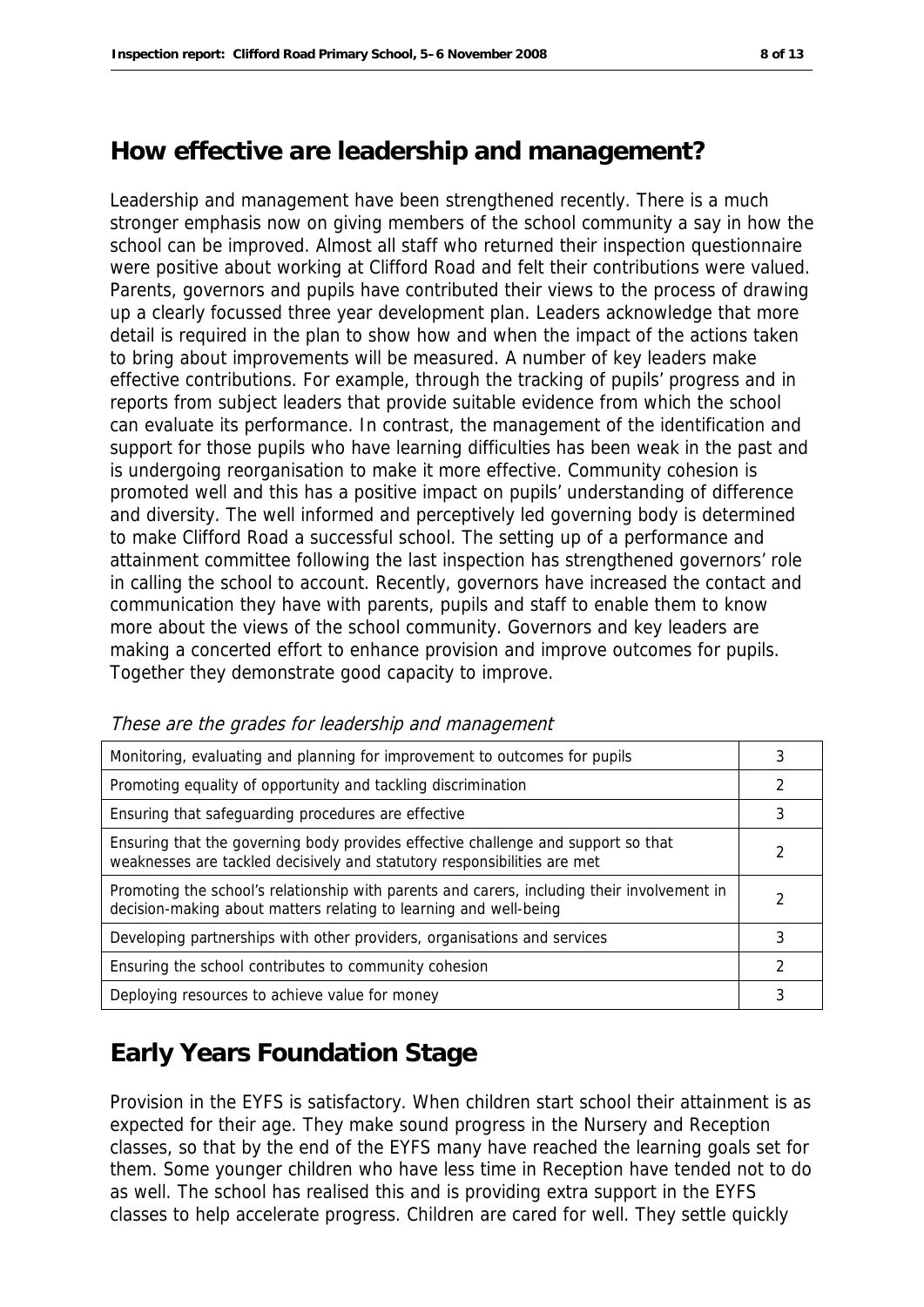and soon become confident learners. Staff have high expectations and consequently children behave well. Children enjoy a suitable balance of adult led and self-initiated activities, such as making cheese muffins in the Nursery and completing problemsolving activities in Reception.

In the Nursery, the quality of teaching seen was satisfactory, with staff beginning to plan more activities to meet the needs of pupils of different abilities. There is scope to improve the activities provided to include more challenge and stimulation in learning. Teaching and learning in the Reception class is more effective and some outstanding teaching was observed in this class during the inspection. Exciting and well matched learning tasks, excellent relationships and pertinent questioning to assess learning are helping to accelerate progress.

There is a contrast between what is provided indoors and outdoors. The indoor areas are well resourced and attractive. In contrast, the outdoor area for the Nursery, although reasonably well-equipped, is not accessible in all weathers and the Reception classroom does not have direct access to a dedicated outdoor learning space. Staff do their best to provide Reception children with regular planned activities outdoors but these are limited. Leadership and management of the EYFS are currently satisfactory with suitable monitoring procedures in place. Several improvements have been introduced this year in order to boost achievement and EYFS staff meet together regularly to discuss ways in which provision can be improved further.

| How effective is the provision in meeting the needs of children in the EYFS?*                |  |
|----------------------------------------------------------------------------------------------|--|
| How well do children in the EYFS achieve?                                                    |  |
| How good are the overall personal development and well-being of the children in<br>the FYFS? |  |
| How effectively are children in the EYFS helped to learn and develop?*                       |  |
| How effectively is the welfare of the children in the EYFS promoted?*                        |  |
| How effectively is the provision in the EYFS led and managed?*                               |  |

\* Common judgements made across all inspections of the EYFS

#### **Views of parents and carers**

Most of the parents and carers who responded to the inspection questionnaire were positive about the work of the school. There was small number who felt that they did not have enough information to enable them know how well their children are doing. On a few questionnaires, parents had commented on aspects of the school's work that they felt could be improved, although these did not form any significant recurring issue. There were positive testimonials written on a number of returns expressing parents' support for the school and an appreciation of the work of the new headteacher.

Improving communication with parents has been a key priority for staff and governors in the last few months. Regular newsletters, a school website and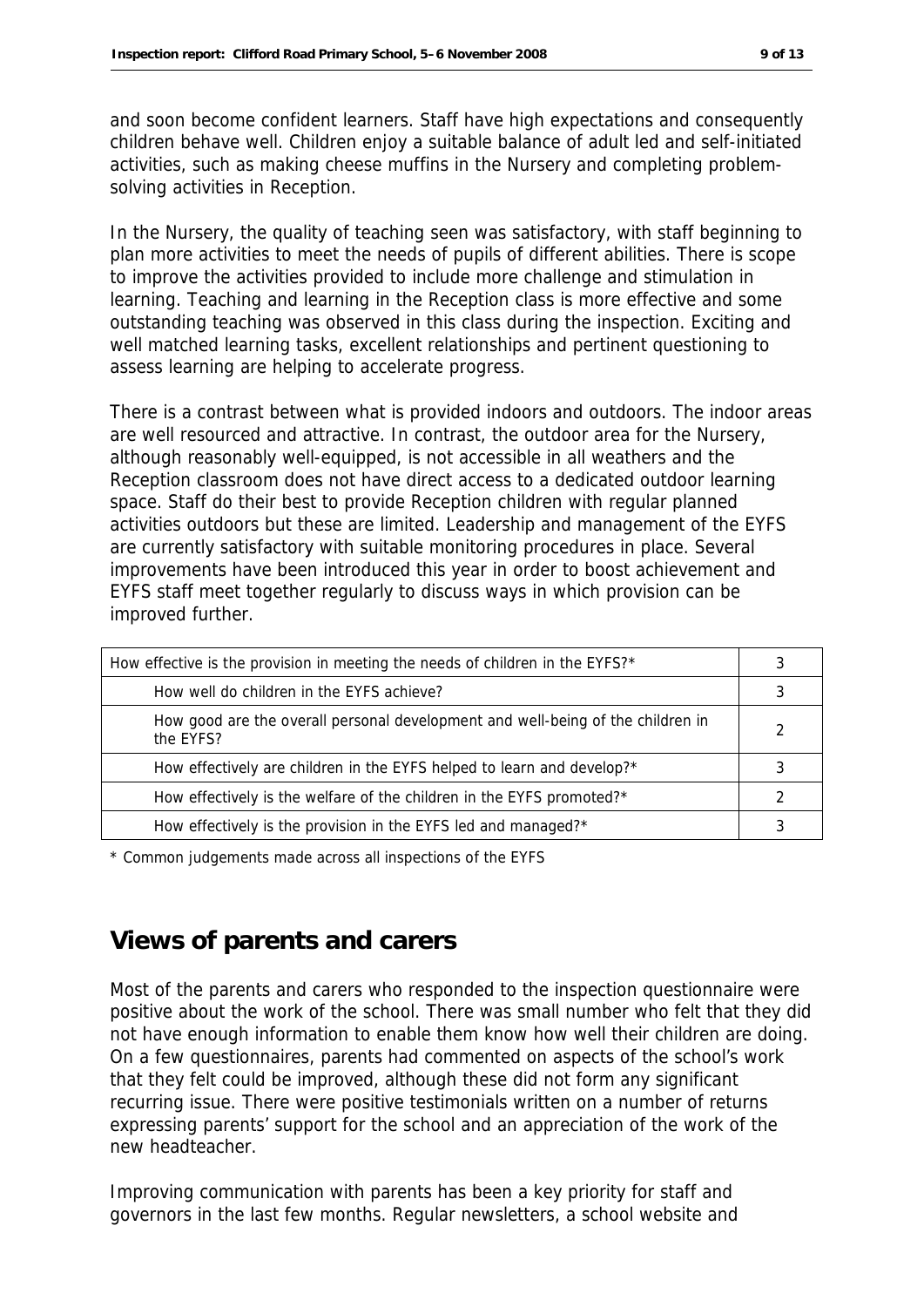curriculum briefing notes from each year group help to keep parents well informed. Parents' discussion forums are planned for later this term and the introduction of a community based television channel is planned to show parents and visitors the full range of provision at Clifford Road.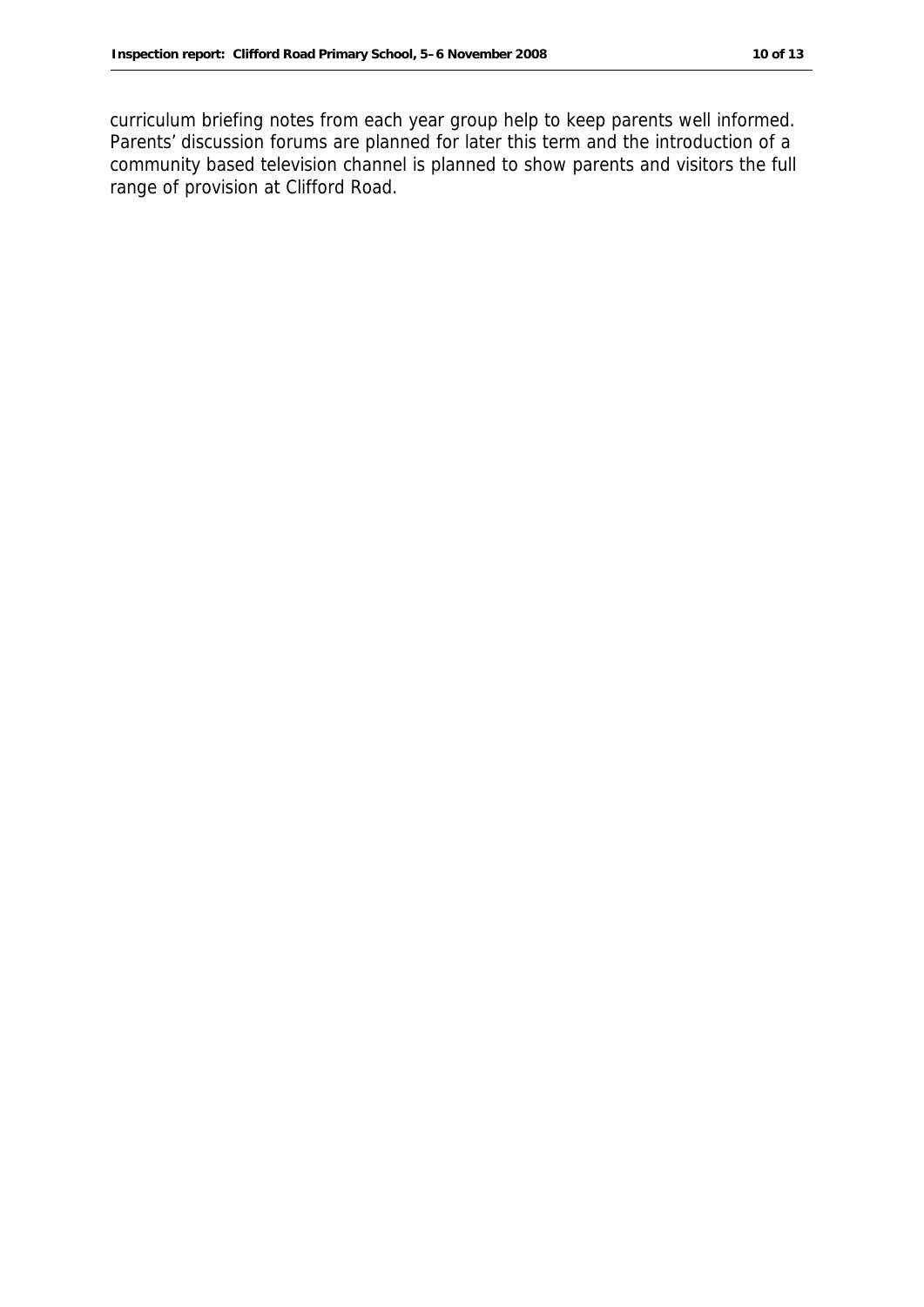# **What inspection judgements mean**

| Grade   | Judgement    | Description                                                                                                                                                                                                                                                                          |
|---------|--------------|--------------------------------------------------------------------------------------------------------------------------------------------------------------------------------------------------------------------------------------------------------------------------------------|
| Grade 1 | Outstanding  | These features are highly effective. An outstanding<br>school provides exceptionally well for all its pupils' needs.<br>In 2006-7, 14% of schools were judged to be<br>outstanding.                                                                                                  |
| Grade 2 | Good         | These are very positive features of a school. A school<br>that is good is serving its pupils well. In 2006-7, 46% of<br>schools were judged good.                                                                                                                                    |
| Grade 3 | Satisfactory | These features are of reasonable quality. A satisfactory<br>school is providing for its pupils suitably. In 2006-7, 34%<br>of schools were judged satisfactory.                                                                                                                      |
| Grade 4 | Inadequate   | These features are not of an acceptable standard. An<br>inadequate school needs to make significant<br>improvement in order to meet the needs of its pupils.<br>Ofsted inspectors will make further visits until it<br>improves. In 2006-7, 6% of schools were judged<br>inadequate. |

# **Common terminology used by inspectors**

| Attainment:                | the standard of the pupils' work shown by test and<br>examination results and in lessons.                                                                                                                                                                                            |
|----------------------------|--------------------------------------------------------------------------------------------------------------------------------------------------------------------------------------------------------------------------------------------------------------------------------------|
| Progress:                  | the rate at which pupils are learning in lessons and<br>over longer periods of time. It is often measured<br>by comparing the pupils' attainment at the end of a<br>key stage with their attainment when they started.                                                               |
| Achievement:               | an overall measure of the pupils' success in their<br>academic learning. The term combines attainment<br>and progress. Pupils might make good progress,<br>for example, but if their attainment remains low,<br>inspectors may judge that their achievement is<br>only satisfactory. |
| Capacity to improve:       | the proven ability of the school to continue<br>improving. Inspectors base this judgement on what<br>the school has accomplished so far and on the<br>quality of its systems to maintain improvement.                                                                                |
| Leadership and management: | the contribution of all the staff with responsibilities,<br>not just the headteacher, to identifying priorities,<br>directing and motivating staff and running the<br>school.                                                                                                        |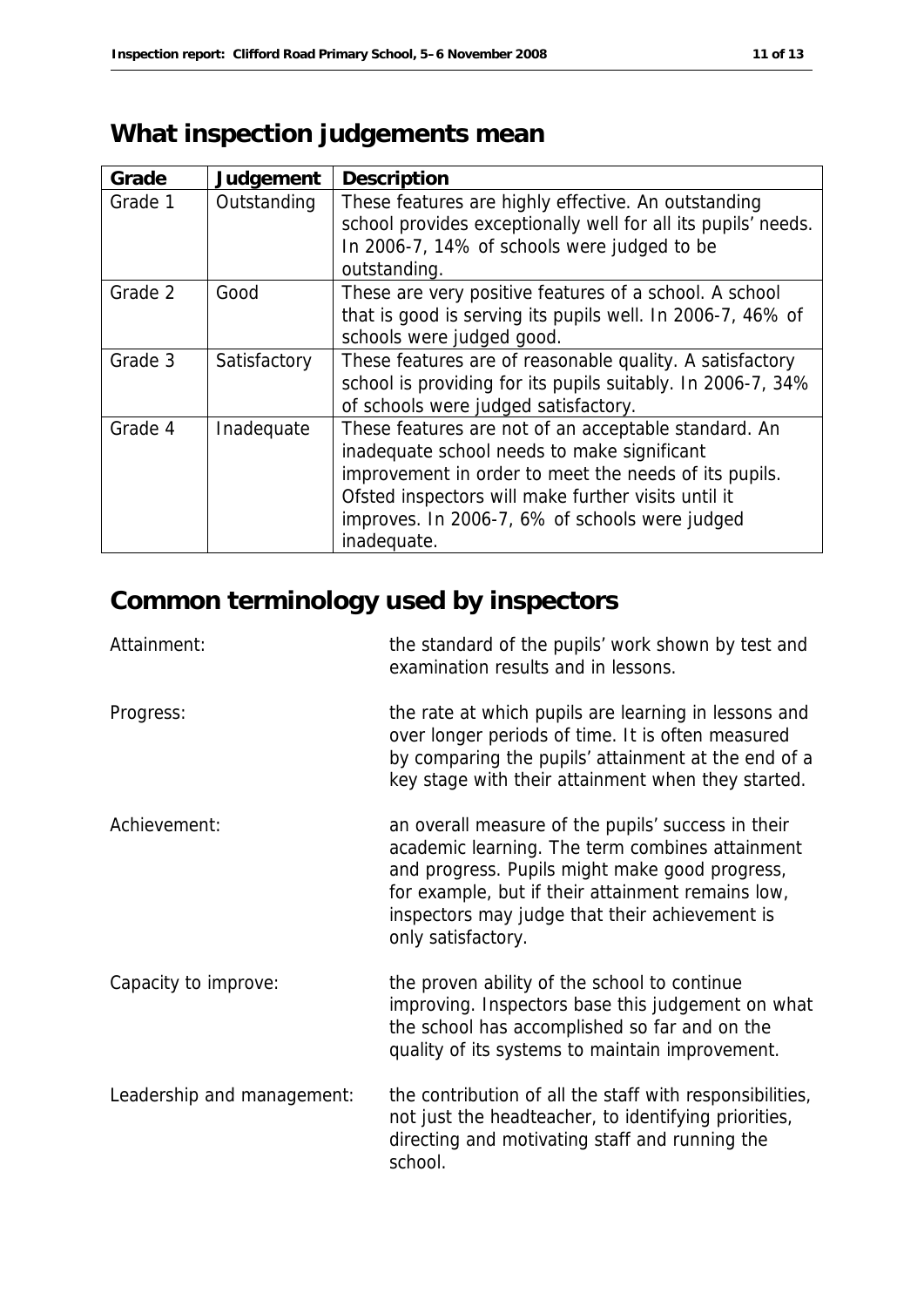

7 November 2008

Dear Children

**Inspection of Clifford Road Primary School, Ipswich, IP4 1PJ**

Thank you for helping us with our inspection work when we visited your school. We enjoyed the two days we spent with you. Please thank your parents for completing the questionnaires about their views of the school. It is our judgement that your school is satisfactory at the moment, but improving steadily. Mr Wood, the staff and governors are working hard to make Clifford Road an even better school.

Your behaviour is good and we found everyone to be polite and helpful. It was interesting to hear about the things you do in lessons and in clubs. The river project you are working on with another primary school looks very interesting. We thought that the underground bunker museum was an amazing facility, something to share with as many other schools as possible. There was some very good art work on display and we enjoyed listening to the choir singing. We were pleased to find out that you learn about working together, staying safe and keeping healthy. The playground zoning and play equipment available at lunchtimes are a great idea. We were impressed with the way you all look after new children and help them to make friends and settle in quickly. All the adults at school also care for you well.

Before we left, we asked Mr Wood and your teachers to make sure every one of you makes good progress and that the work you have in lessons is exactly right for you and helps you to learn well. We also asked the adults to try and organise more outdoor learning opportunities for the youngest children.

You have a lot to look forward to in the rest of the year; I hope you do your best and enjoy it.

With best wishes.

Rob McKeown Her Majesty's Inspector